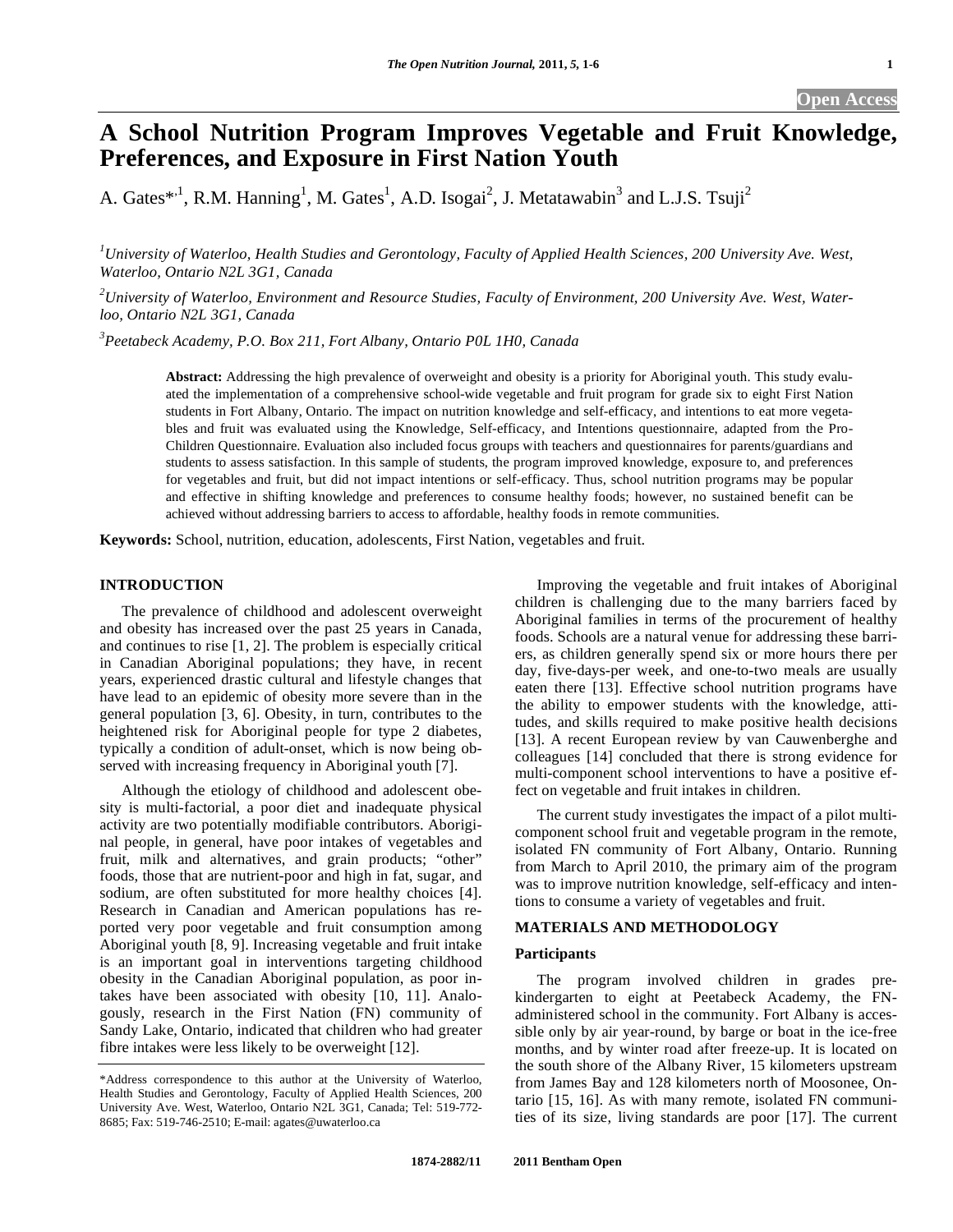study was conducted in partnership with Peetabeck Academy in Fort Albany FN, with permission from the Office of Research Ethics at the University of Waterloo. Passive parental consent procedures were used.

#### **Comprehensive School Vegetable and Fruit Program**

 In 1996, the U.S. Centers for Disease Control and Prevention (CDC) proposed a framework to guide successful school-based nutrition program development [18]. The CDC framework and a variety of other sources stress that comprehensive school nutrition programs should integrate a) health education, b) a healthy environment, c) healthy policy implementation, d) community and family involvement, and e) program evaluation [18-22]. In addition, physical education, healthy school food service, and training for teachers and staff are components not explicitly addressed through the current study.

#### *a) Health Education*

 The program curriculum and parent information in the current study were modeled after the Northern Fruit and Vegetable Pilot Program (NFVPP) [23], and adapted to the needs of the community by the investigators and community advisors, including the school snack program coordinator. The comprehensive program was delivered by a senior undergraduate thesis student (Isogai, A) with previous teaching experience. Although it did not include formal training for teachers, the majority of teachers remained in the class to observe the lessons. The program involved 30-minute sessions per class that were integrated into the Ontario education curriculum [24], once per week, for five weeks. Each week, students were engaged in interactive lessons about vegetables and fruit, and were given informative handouts to bring home to their parents, including recipes and meal ideas.

#### *b, c) Healthy Environment/Policy*

 The program also involved a healthy food provision component building on a snack program that has existed at the school for over 20 years. The snack program coordinator (Metatawabin, J) was provided with specific policy guidelines and a sample shopping list to aid in making healthy choices, adapted from recommendations from the Ontario Society of Nutrition Professionals in Public Health Steering Committee, the Cancer Care Ontario Healthy Eating Guidelines for School Nutrition Programs Pilot Project, and the Ontario Ministry of Education, by two registered dietitians [21, 25, 26].

#### *d) Community and Family Involvement*

 In the final week of the program, students were involved in a healthy eating community event, where they applied their knowledge by baking and distributing healthy pizzas. The event also included the following: a healthy traditional feast; a raffle for fresh produce, other healthy food items (e.g., milk, yogurt), and physical activity equipment; and recipes of the dishes served at the event. Extra raffle tickets were provided to parents/guardians who completed a paperbased questionnaire regarding satisfaction with the program. The feast included game meats provided by community members, which were incorporated into healthy dishes. Students and community members helped in food preparation as well as set-up, clean-up, and dish washing. The event was publicized *via* posters in key locations within the community.

### *e) Program Evaluation*

 All program materials were previewed during a formative evaluation with the school's snack program coordinator, to ensure the appropriateness of the program's components, culturally and otherwise. Suggested changes were completed before starting the program. Program integrity was documented by the undergraduate student delivering the lessons (including lesson content, participation rate, and inclassroom modification to the original program).

 Changes in vegetable and fruit knowledge, intentions, and self-efficacy were evaluated using the paper-based Knowledge, Self-Efficacy, and Intentions Questionnaire (KSIQ). The KSIQ was adapted from the Pro Children questionnaire, which was first designed to assess the potential determinants of vegetable and fruit consumption in ten to 11 year old European children [27]. It included questions asking students to self-rate intake, knowledge, attitudes, liking, subjective norm, active parental encouragement, general selfefficacy, intention, habit, preferences, availability, and perceived barriers [27]. Although the questionnaire has not been validated in an Aboriginal population, a formative evaluation with the snack program coordinator aided in ensuring its appropriateness and confirming the face validity for students in Fort Albany FN. The KSIQ was administered in-class to all grade six to eight students, before and after the education program.

 Student, teacher, and parent impressions of the program were gathered in order to guide future program delivery. Student impressions were gathered *via* open-ended questions answered online using the Web-Based Eating Behavior Questionnaire, developed at the University of Waterloo [28]. Teacher impressions were gathered during a focus group with the investigators (Gates, A; Gates, M) following program completion. Finally, parent impressions were gathered *via* a paper-based survey during the final community event component of the program. A Simple Measure of Gobbledygook (SMOG) test for readability on the parent questionnaire indicated a grade six reading level, so as to not exclude any community members [29]. A Cree translator was available for those who did not speak English.

#### **Data Analysis**

 Statistical analyses were carried out using SPSS (Chicago, Illinois) version 17.0. The KSIQ was scored in terms of knowledge, intention/attitude, and self-efficacy questions, as well as the number of vegetables and fruit tried and liked pre- and post-program. Knowledge, intention/attitude, and self-efficacy sections of the questionnaire were scored out of eight, 18, and 16 points, respectively. Students were given a list of 40 vegetables and fruit to choose from in terms of having tried them and liking them, for a possible score of 40 for each of these sections. Changes in KSIQ responses pre- and post-program were evaluated using a one-tailed Wilcoxon signed-ranks test, as it was predicted that all scores would improve as a result of the program. The p-value of significance for all statistical analyses was 0.05 (5%). Finally, focus group data were recorded in note form and summarized.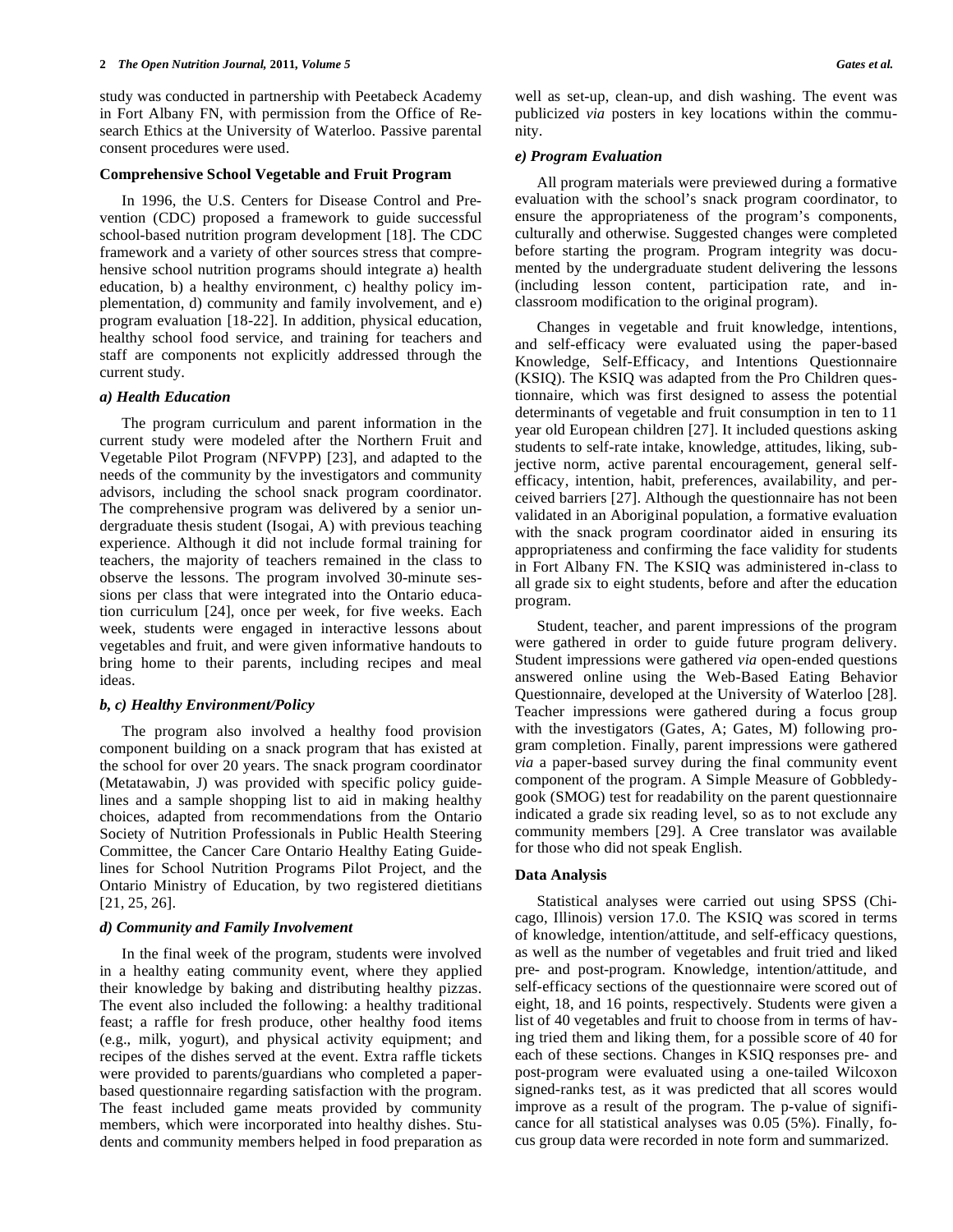#### **RESULTS**

## **Knowledge, Self-Efficacy, and Intentions**

Thirty students in grades six to eight completed the preprogram KSIQ (77% of students enrolled; 100% of students present at school). At post-program, 27 students were present to complete the KSIQ (69% students enrolled; 100% students present at school). Eighteen students were included in the paired analysis to detect changes in responses postprogram as compared to pre-program (Table **1**). Students showed significant improvements in nutrition knowledge  $(p=0.003)$  and the number of vegetables and fruit that they had tried  $(p=0.004)$  and liked  $(p=0.003)$  post-program, as compared to pre-program (Table **2**). No significant changes in intentions or self-efficacy to eat more vegetables and fruit were observed (Table **2**).

# **Program Integrity**

Overall, program attendance was 76%, 48%, 71%, 76%, and 82% for weeks one through five, respectively. Attendance was poorest during the second week because many grade seven students were on a school trip. One lesson was not completed because student attention could not be maintained, possibly due to a lesson format that was not adequately engaging. Several lessons were modified to be more interactive, as this style of teaching was seen to be more effective by the student delivering the program. Other modifications were made to improve the program's cultural relevancy. Because of food availability, the variety of vegetables and fruit served in the school snack program was limited; however, policy guidelines were followed. Students generally received one to one-and-a-half servings of vegetables

and fruit per day (usually apples or oranges, and juice). Otherwise, the program went as planned.

## **Student Impressions**

 Student impressions of the program were overwhelmingly positive (n=10). Most students preferred the interactive lessons involving kinesthetic learning. One such lesson involved the preparation of healthy vegetable pizzas to teach students how to prepare healthy, homemade versions of their favourite foods. One student in the sixth grade said, "we all loved the pizza!"; while, another from grade seven said "I really liked the part where the class made pizzas". Another lesson involved the tasting of a number of vegetables and fruit, where students were asked to describe the colour, texture, taste, and smell of the vegetable or fruit, as well as their opinion. A sixth grade student said, "I liked trying new foods", another said, "I liked tasting new foods"; while, a third answered "making pizza and tasting food!" when asked about their favourite part of the program. Students also expressed a desire to learn more, saying they would like to know "how many fruits there are" and learn "about the benefits of vegetables and fruits".

# **Teacher Impressions**

 A focus group discussion revealed positive impressions of the program by those teachers who participated (June 2010; n=16, response rate 94%). Teachers echoed what was expressed by the students, one saying, "kids really liked the taste testing", with others agreeing. They saw special value in the tasting lesson as it exposed students to vegetables and fruit that they would otherwise not have the opportunity to try. One teacher noted that she saw a "huge difference" in

**Table 1. Characteristics of the Study Population in the Comparison of Knowledge, Self-Efficacy, and Intentions Questionnaire Responses Pre- and Post-Program** 

| <b>Population Characteristics</b> |                |                |                |  |  |  |  |
|-----------------------------------|----------------|----------------|----------------|--|--|--|--|
| N                                 | Pre-program    | Post-program   | Pairs          |  |  |  |  |
|                                   | 30             | 27             | 18             |  |  |  |  |
| Mean age in years $\pm$ SD        | $12.9 \pm 0.9$ | $13.0 \pm 0.8$ | $13.0 \pm 0.9$ |  |  |  |  |
| Male $(\%)$<br>18(60)             |                | 12(44.4)       | 11(61.1)       |  |  |  |  |
| Female $(\%)$                     | 12(40)         | 15(55.6)       | 7(38.9)        |  |  |  |  |

|  |  |  | Table 2. Comparison of Knowledge, Self-Efficacy, and Intentions Questionnaire Responses Pre- and Post-Program |  |
|--|--|--|---------------------------------------------------------------------------------------------------------------|--|
|--|--|--|---------------------------------------------------------------------------------------------------------------|--|

| <b>KSIO</b> section<br>(highest possible score) | Median pre-program<br>score | Mean pre-program<br>score $\pm SD$ | Median post-program<br>score | Mean post-program<br>score $\pm SD$ | p Value |
|-------------------------------------------------|-----------------------------|------------------------------------|------------------------------|-------------------------------------|---------|
| Knowledge (8)                                   | 3.5                         | $3.6 \pm 2.5$                      | 5.0                          | $4.7 \pm 2.3$                       | 0.003   |
| Intentions/Attitudes (18)                       | 9.5                         | $8.7 \pm 3.3$                      | 9.0                          | $8.7 + 3.4$                         | 0.479   |
| Self-efficacy (16)                              | 8.0                         | $7.4 \pm 2.9$                      | 7.0                          | $6.9{\pm}2.6$                       | 0.089   |
| Vegetables and fruit tried (40)                 | 31.5                        | $28.9 \pm 7.5$                     | 32.5                         | $31.6 \pm 6.6$                      | 0.004   |
| Vegetables and fruit liked (40)                 | 20.0                        | $18.8 \pm 6.7$                     | 25.0                         | $23.6 \pm 9.0$                      | 0.003   |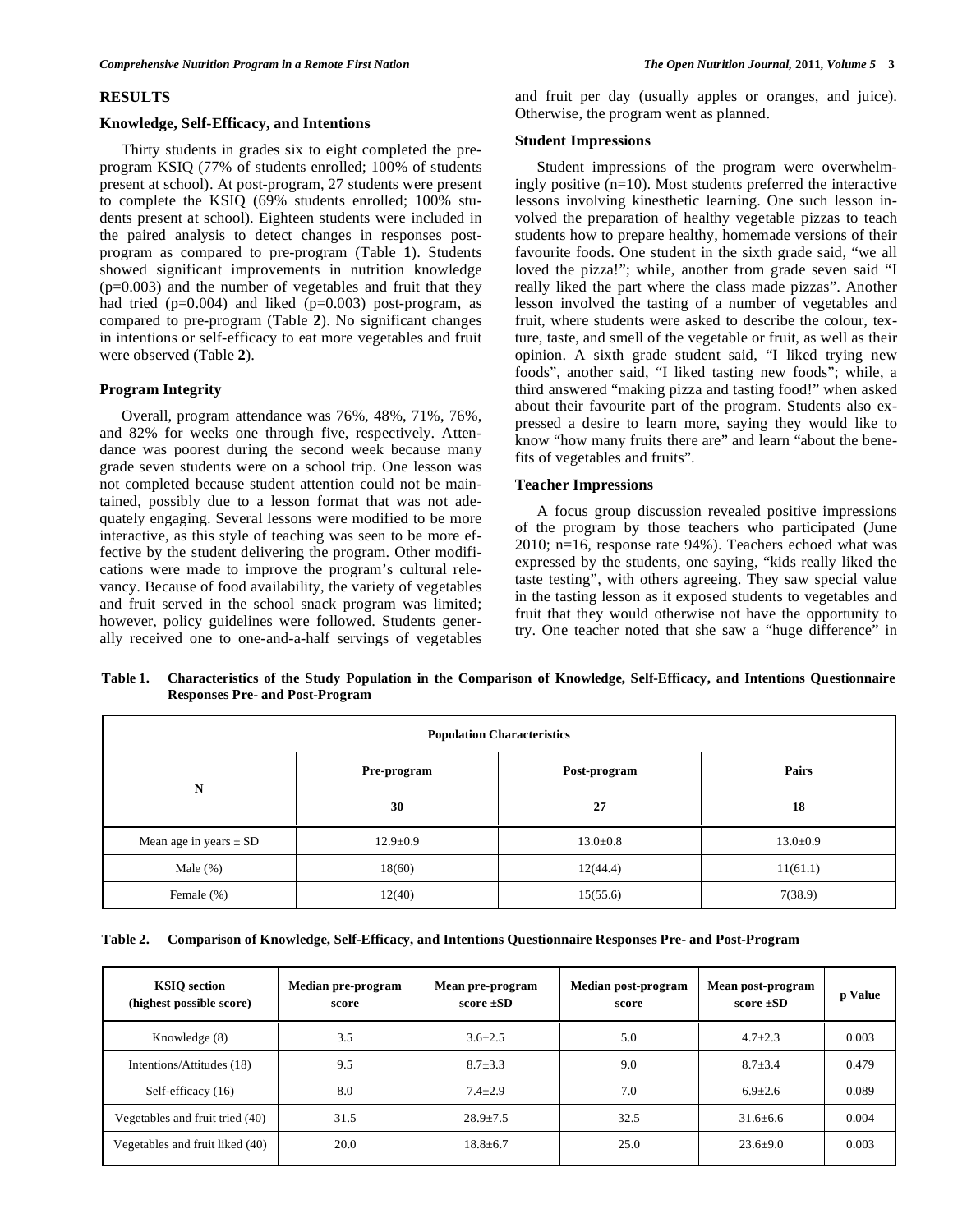the students as a result of the program, in that they now knew the four food groups and were excited about nutrition. In terms of future initiatives, all teachers thought that the program should continue. One teacher expressed a need for more visual teaching materials and more teaching about the amounts of sugar in foods and type 2 diabetes. Although teachers were not formally trained, most stayed in the classroom to observe while lessons were being taught. However, teachers expressed a lack of time and energy to focus on nutrition and that having someone come to the class was most effective.

#### **Parent/Guardian Impressions**

 Any community member present at the healthy feast who had a child attending the school was welcome to complete the survey (n=47; the sample would have been larger, but more surveys were not available). Parent/guardian impressions of the program were very positive. Of the parents/guardians who completed the questionnaire, 87% knew that the program existed. Seventy-three percent of parents/guardians reported that their child/children had either told them about or asked them to buy the vegetables and fruit they had tried at school. The major barriers to consuming vegetables and fruit expressed were that they were too expensive (68%) and/or not fresh at the store (49%). No parents/guardians reported disliking the taste of vegetables and fruit as being a barrier. In the words of one parent/guardian, "by the time they (vegetables and fruit) get here, they get rotten". Other parents/guardians said they would serve more vegetables and fruit at home "if there was a fresh stock at the store" or if there was "fresh produce and lower prices". Overall, 100% of parents/guardians thought the program should continue. In the words of one parent/guardian, "This is a good program for our problem, which some homes don't receive these kinda good healthy food"; while, another said that the program should continue because "I know there is good going into my children". Another said "I love this program. I think nutrition classes should happen more often"; while, one parent/guardian stated that "kids learn and are alert when they don't feel hungry". Parents/guardians also expressed a desire for more community events where fresh foods would be available at a reduced cost. The community feast was well attended (over 150 attendees) and parents/guardians expressed a need for future similar events. Most parents/guardians thought that the education material they had received through the program was useful. Some suggestions for information that could be included in the future included a "food programme for picky eaters" and information on "cost effective healthy foods".

# **DISCUSSION**

 The current study suggests that a multi-component school fruit and vegetable program improved the exposure of students at Peetabeck Academy in Fort Albany to a variety of vegetables and fruit, and enhanced their nutrition knowledge. What is interesting is that improved nutrition knowledge did not translate into improved intentions or self-efficacy to consume more vegetables and fruit (but see qualitative results). These findings are supported by a recent review by McClain and colleagues [30], which suggests that nutrition knowledge is not necessarily associated with healthy eating. Note, however, that although knowledge improved post-program, there

is still room for improvement (mean 4.7 correct answers out of eight). Knowledge aside, research by Bihan and colleagues [31] suggested that a lack of financial means for purchasing vegetables and fruit was associated with poor vegetable and fruit intakes among a low-income French population. This is also likely the case in Fort Albany FN, due to high food insecurity rates and community level barriers to health eating as expressed by parents/guardians. If vegetables and fruit were readily available, of good quality, and affordable in the community, intentions and self-efficacy toward dietary change may have been higher. However, community-level barriers to healthy eating were not addressed by the program and should be the focus of future initiatives. Nevertheless, taste preferences for vegetables and fruit improved significantly post-program, and the school snack program is an invaluable resource for the promotion of healthy eating for the community's children [32].

 Findings of the current study are supported by earlier research in Fort Albany by Skinner and colleagues [32], which identified the barriers and supports to healthy eating in the community *via* qualitative interviews and an environmental scan. Identified barriers included food insecurity related to the cost, availability, variety, and quality of foods available at the community store, lack of exposure to different foods, and remoteness, among others [32]. These same themes emerged in the responses to the parent questionnaires that were a part of the current study, and remain critical barriers to the improvement of diet quality in the community as a whole. Additionally, Skinner and colleagues [32] identified the school snack program, and the expansion of such programs, as important opportunities for healthy eating within the community. Although knowledge is not consistently associated with healthier eating [30], if the barriers concerning the cost and availability of healthy foods were reduced, the knowledge and taste preferences gained by students in this program may translate into improved intentions and selfefficacy to making healthier choices, potentially improving dietary intakes.

 The program was very well received. The process evaluation revealed the need to be flexible and sensitive to culture. The classes that involved kinesthetic learning were most enjoyed by the students, and in future initiatives, interactive lessons would be encouraged as they were very well received and kept the attention of the students. The tasting sessions were also very well received by both students and teachers, and may have special relevance in remote, northern communities where a large variety of fresh produce is not normally available. A recent review by Cooke [33] indicated that children who have many opportunities to sample a variety of healthy foods from an early age tend to have healthier diets throughout childhood. Cooke's review suggests that simple food exposure may be enough to change food preferences [34]. The current study supports this finding, as the participating students had increased preferences for a variety of vegetables and fruit following the program.

 Finally, although knowledge, self-efficacy, attitudes, and intentions are antecedent to behaviour change, and, hence, the results are encouraging, it must be noted that these act reciprocally with the environment [34]. While improving the school environment was a step in the right direction, it was not sufficient to improve intentions and self-efficacy to eat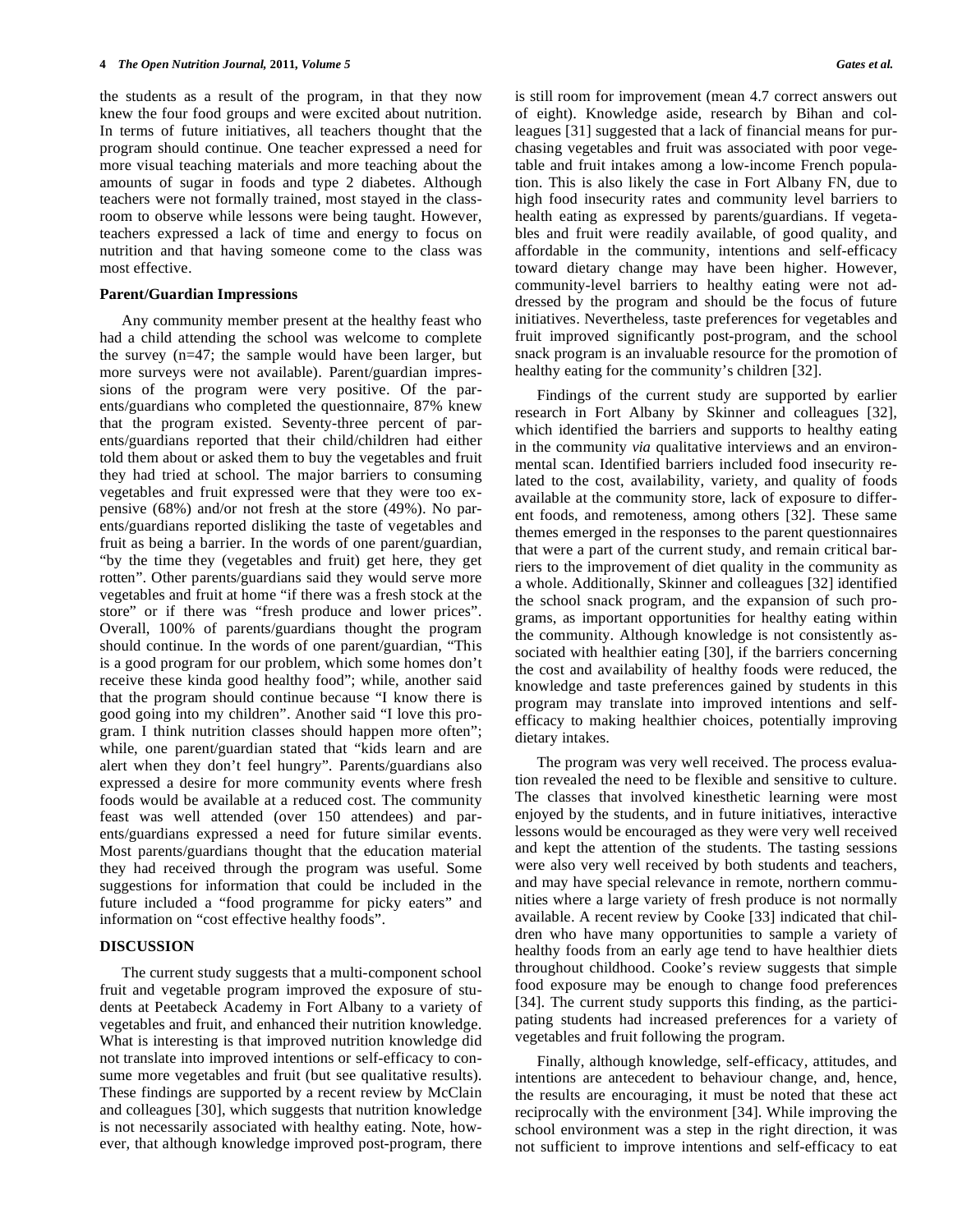more vegetables and fruit. Community-level barriers to healthy eating in Fort Albany FN, including inadequate and inconsistent access to healthy foods at a reasonable cost, likely impeded health behaviour change in the context of this study. However, the improvements in knowledge and exposure to healthy foods in the students participating in the current study are encouraging. Lessons learned in the current study will be of particular value in future initiatives with this population and similar ones. It is recommended that the current study be replicated in other remote FN communities in order to test the robustness of our results. With larger sample sizes, 24-hour dietary recall or food frequency data may be useful to assess changes in dietary intakes.

### **CONCLUSION**

 The program examined in this study was well received by students, parents, and teachers. It significantly improved exposure to and preferences for vegetables and fruit in the participating students. However, it did not improve intentions nor self-efficacy to consume vegetables and fruit, likely due to the short duration and moderate intensity of the intervention, and community-level barriers to healthy eating. Nevertheless, there have been few comprehensive school nutrition programs in remote FN communities. The current study emphasizes the appeal of such programs and the potential to positively influence food exposure and knowledge. In the face of community level barriers to healthy eating, the importance of school nutrition programs in remote, isolated FN communities cannot be denied.

## **ACKNOWLEDGEMENTS**

 This work was supported by the Canadian Institutes of Health Research, Canada's Research-Based Pharmaceutical Companies Health Research Foundation, Health Canada's First Nations and Inuit Health Branch, the Danone Institute of Canada, and the Ontario Ministry of Research and Innovation. Master's studentship awards from the Heart and Stroke Foundation of Ontario were greatly appreciated. We would like to acknowledge the contributions of Dr. Dan McCarthy in data collection, and statistical advice of Dr. Ian Martin. Lastly, we would like to thank Peetabeck Academy in Fort Albany FN for their collaboration and participation in this research.

#### **REFERENCES**

- [1] Shields M. Nutrition: Findings from the Canadian Community Health Survey – overweight Canadian children and adolescents. Statistics Canada 2005; 82-620-MWE: 2-34.
- [2] Public Health Agency of Canada. Obesity in Canada Snapshot. 2009. Retrieved July 20, 2010 from http://www.phacaspc.gc.ca/publicat/2009/oc/index-eng.php#tot
- [3] Canadian Paediatric Society. Risk reduction for type 2 diabetes in Aboriginal children in Canada. Paediatr Child Health 2005; 10: 49- 52.
- [4] Garriguet D. Obesity and the eating habits of the Aboriginal population. Health Rep 2008; 19: 1-15.
- [5] Tjepkema M. Adult obesity. Health Rep 2006; 17: 9-25.
- [6] Tremblay MS, Perez CE, Ardern CI *et al*. Obesity, overweight and ethnicity. Health Rep 2005; 16: 23-34.
- [7] Kmetic A, Reading J, Estey E. Taking a life course perspective on cardiovascular disease and diabetes in First Nations peoples. CJNR 2008; 40; 58-78.
- [8] Downs SM, Arnold A, Marshall D *et al*. Associations among the food environment, diet quality and weight status in Cree children in Quebec. Public Health Nutr 2009; 12: 1504-11.
- [9] Di Noia J, Schinke SP, Contento IR. Dietary patterns of reservation and non-reservation Native American youths. Ethn Dis 2005; 15: 705-12.
- [10] Shields M. Nutrition: Findings from the Canadian Community Health Survey – overweight Canadian children and adolescents. Statistics Canada 2005; 82-620-MWE: 2-34.
- [11] Vanasse A, Demers M, Hemiari A *et al*. Obesity in Canada: where and how many? Int J Obes (Lond) 2006; 30: 677-83.
- [12] Hanley AJ, Harris SB, Gittlesohn J *et al*. Overweight among children and adolescents in a Native Canadian community: prevalence and associated factors. Am J Clin Nutr 2000; 71: 693-700.
- [13] Budd GM, Volpe SL. School-based obesity prevention: research, challenges, and recommendations. J Sch Health 2006; 76: 485-95.
- [14] Van Cauwenberghe E, Maes L, Spittaels H *et al*. Effectiveness of school-based interventions in Europe to promote healthy nutrition in children and adolescents: systematic review of published and 'grey' literature. Br J Nutr 2010; 103: 781-97.
- [15] Chiefs of Ontario. Community Profiles. 2005. Retrieved January 25, 2010; Available from http://www.chiefs-pf-ontario.org/profiles
- [16] Five Nations Energy. Community Profiles. 2005. Retrieved January 25, 2010; Available from http://www.fivenations.ca
- [17] Fort Albany First Nation. Fort Albany First Nation Community Profile. 1999. Retrieved January 25, 2010; Available from http://www.wakenagun.ca/PDF/Fort%20Albany%20Profile.pdf
- [18] Centers for Disease Control and Prevention. Guidelines for school health programs to promote lifelong healthy eating. MMWR CDC Surveill Summ 1996; 45: 1-42.
- [19] Veugelers PJ, Fitzgerald AL. Effectiveness of school programs in preventing childhood obesity: a multilevel comparison. Am J Public Health 2005; 95: 432-5.
- [20] Brant County Health Unit. Creating a healthy school nutrition environment. A resource for school decision makers. 2005. Retrieved May 22, 2009, Available from www.bchu.org/pdf/healthy\_school\_ environment.pdf
- [21] Ontario Society of Nutrition Professionals in Public Health School Nutrition Workgroup Steering Committee. Call to action: creating a healthy school nutrition environment. 2004. Retrieved June 9, 2009 from; http://www.osnpph.on.ca/resources/index.php
- [22] Perez-Rodrigo C, Aranceta J. School-based nutrition education: lessons learned and new perspectives. Public Health Nutr 2001; 4: 131-9.
- [23] He M, Beynon C, Sangster Bouck M *et al*. Northern fruit and vegetable pilot program: Final report. London, Ontario: Middlesex-London Health Unit 2007.
- [24] Ontario Ministry of Education. The Ontario Curriculum. 2009. Retrieved January 18, 2010; Available from http://www.edu.gov.on.ca/eng/curriculum/elementary/grades.html
- [25] Cancer Care Ontario. Healthy Eating Guidelines for School Nutrition Programs Pilot Project. Toronto: Aboriginal Cancer & Prevention Team 2010.
- [26] Ontario Ministry of Education. Appendix: Nutrition Standards for Ontario Schools. 2010. Retrieved January 18, 2010; Available from http://www.edu.gov.on/extra/eng/ppm/150.html
- [27] De Bourdeaudhuij I, Klepp K-I, Due P *et al*. Reliability and validity of a questionnaire to measure personal, social and environmental correlates of fruit and vegetable intake in 10-11-year-old children in five European countries. Public Health Nutr 2005; 8: 189-200.
- [28] Hanning RM, Royall D, Toews J *et al*. Web-based food behaviour questionnaire: validation with grades six to eight students. Can J Diet Pract Res 2009; 70: 172-8.
- [29] Government of South Australia. Readability Tools. 2006. Retrieved July 20, 2010; Available from www.chdf.org.au/library/Readable%20health%20info.pdf